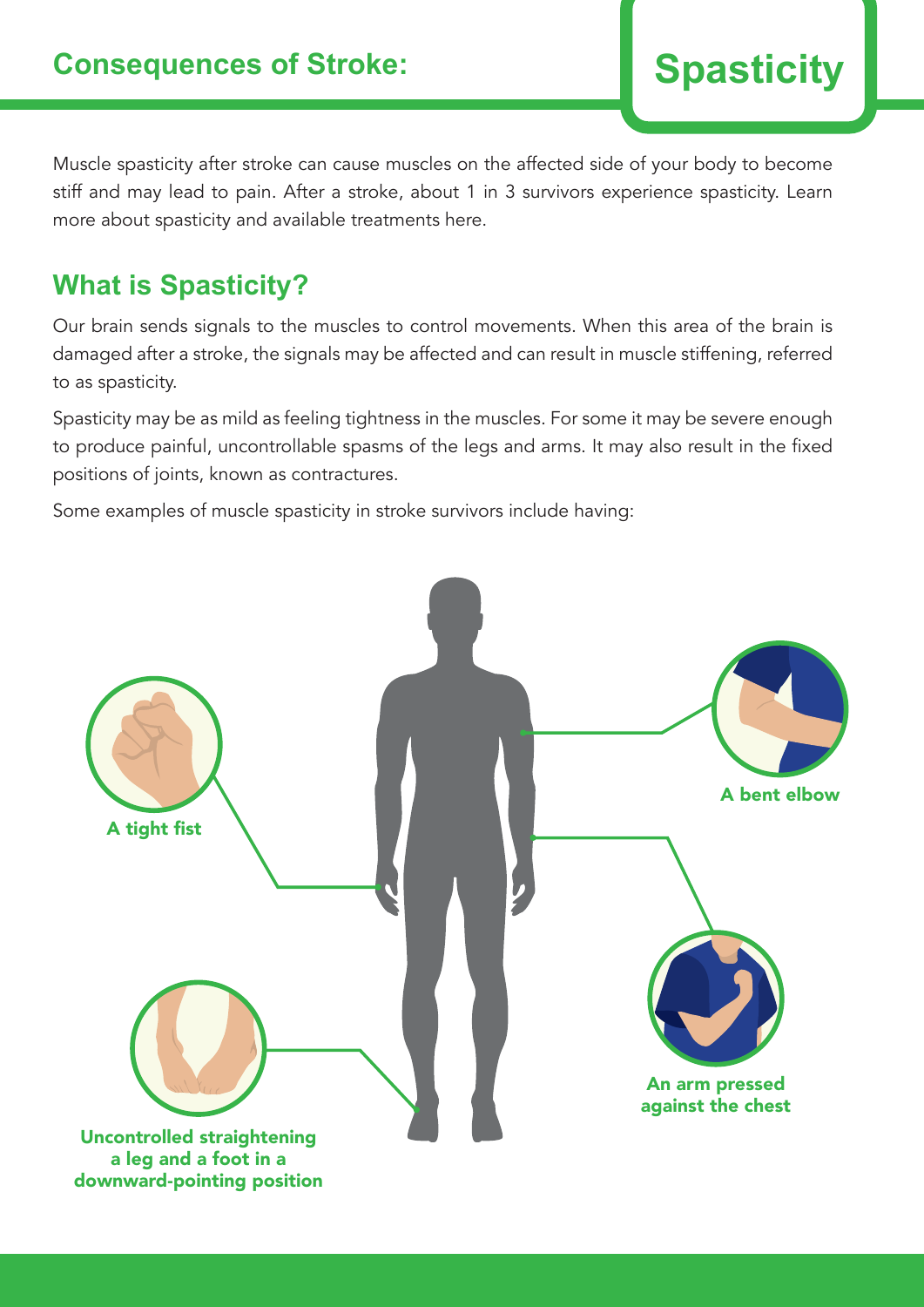# **What are the effects of spasticity?**

Spasticity is not always bad. It can help provide support to the affected limb during activity. However, severe spasticity usually limits movement and causes joint problems. Therefore, daily activities such as walking, bathing, eating and dressing may become difficult.

Spasticity can cause:

- **Stiffness**
- Muscle spasms
- Pain
- Contractures (joints becoming fixed in one position)
- Fatigue
- **Mobility Issues**

# **What are the options for treating spasticity?**

Here are some strategies and treatments for spasticity.

### *Physiotherapy and Occupational Therapy*

Depending on the severity and area that is affected, your therapist will recommend appropriate exercises and other strategies to improve the quality of movement and the control of your muscles.

They include:

### Exercises, stretching and movement such as:

- Range of motion and strengthening exercises either actively or being assisted by someone
- Gentle stretching of tighter muscles
- Proper positioning of the affected upper and lower limbs
- Caring for the affected limb to prevent it from injury



### Provide advice to remain active

Muscle stiffness may reduce with regular movement. Being sedentary can cause muscles to weaken and may contribute to the development of contractures. Thus, it is important to move as much as possible. Join an exercise group or ask your family and friends to help you practice doing things and moving more.

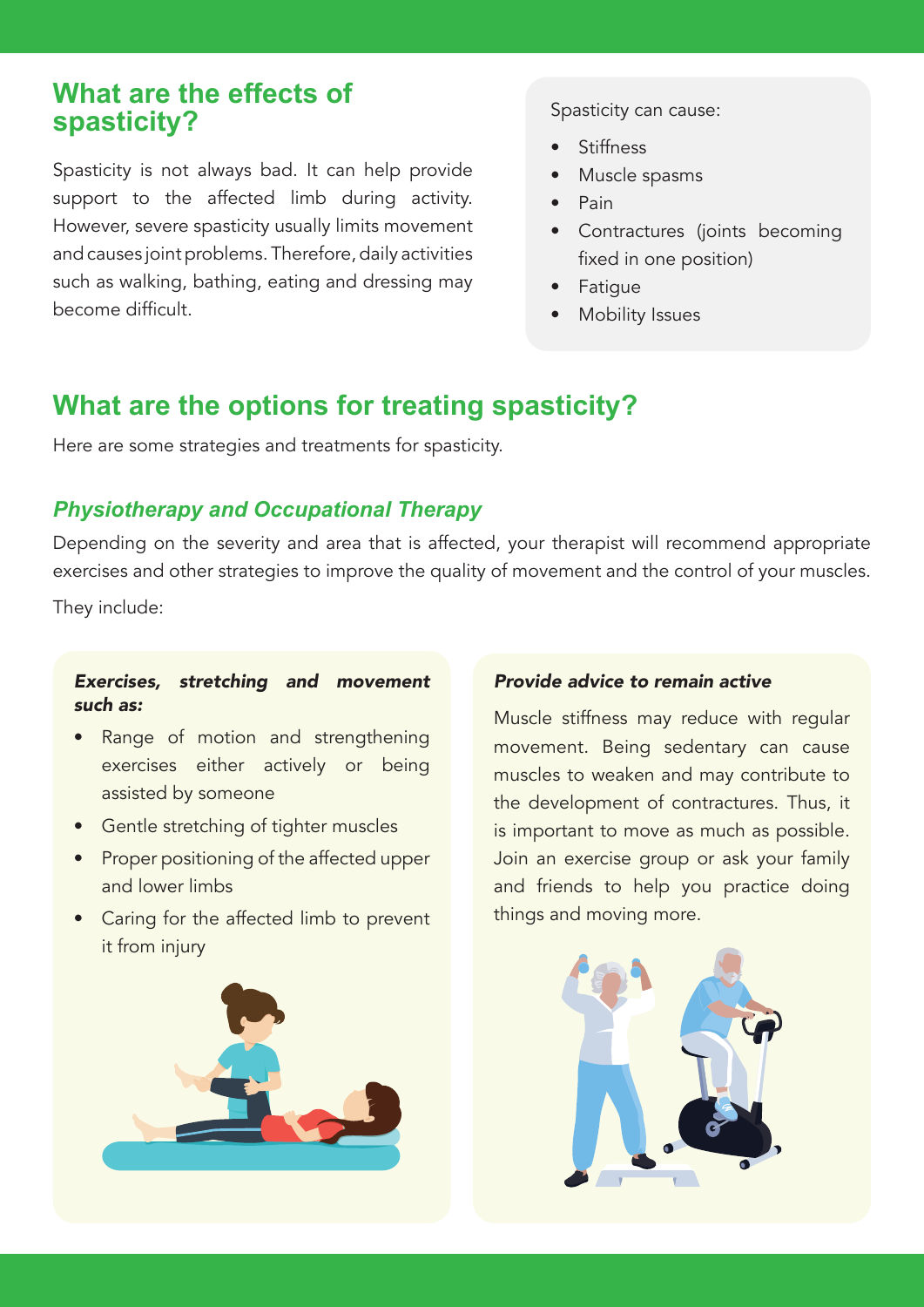# *Physiotherapy and Occupational Therapy*

### Modifying daily activities

Learning new ways of doing everyday tasks such as walking, bathing, dressing, and eating.



### Home modification

To overcome physical limitations resulting from spasticity, changes to the home environment may be necessary. Examples are the use of grab bars, ramps, raised toilet seats and non-slip tiles on the toilet floor.



#### Using appropriate aids and/or equipment

Splints and gaiters may be used to maintain range of motion and improve joint positioning. Appropriate aids and equipment such as feeding aids, shower chairs/commodes, walking aids, and wheelchairs, allows you to participate in everyday activities with greater ease. It can also help you to move about freely as you gain strength.



### Functional Electrical Stimulation (FES)

FES can be used to strengthen the affected muscles to relearn functions such as grasping, reaching and walking. This may be recommended by your therapist after their assessment to determine

appropriateness.

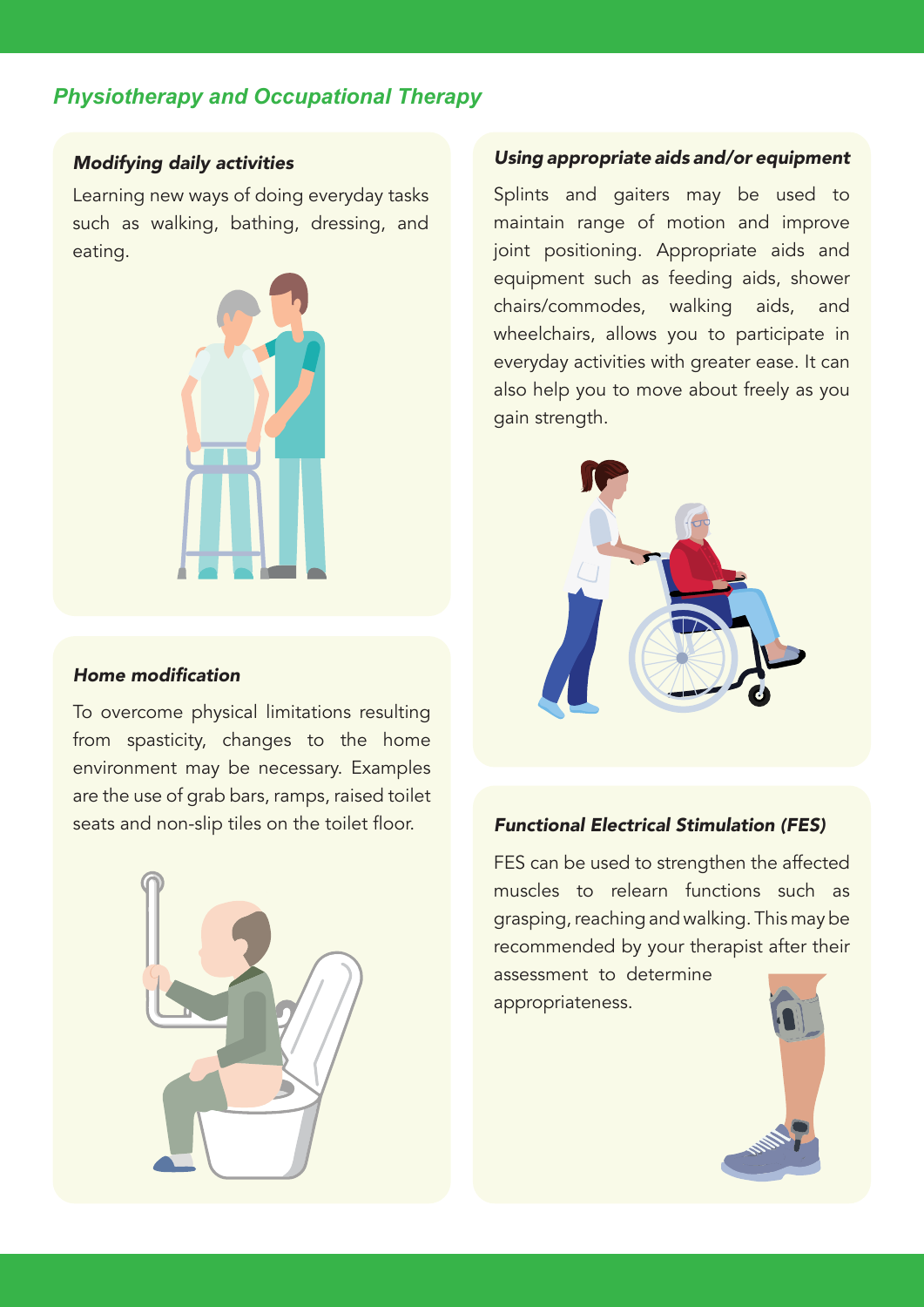# *Medications*

In certain cases, your doctor may prescribe medications through one of these routes:

### **Oral**

There are oral medications that may relieve spasticity such as Baclofen.

### Injection

Botulinum toxin therapy is more targeted and is used for localized treatment for spasticity. Botulinum Toxin is injected into the affected muscle directly, reducing the stiffness of that particular muscle. This may improve positioning and function. The effects usually take 7 to 10 days to become noticeable with effects lasting from 3 to 6 months. For maximal benefits,

MAN

it is essential to combine botulinum toxin therapy with stretching and muscle strengthening exercises.

# *Surgery*

There are surgical procedures available for treatment of soft tissue contractures resulting from spasticity. However, surgery is not an option for all. The benefits of surgery should always be carefully weighed against its risks.

> To achieve the best results for you or your loved one, please seek advice from your doctor and healthcare professionals caring for you.



Reviewed in January 2022 An initiative of the Stroke Services Improvement (SSI) team in collaboration with all public

hospitals in Singapore.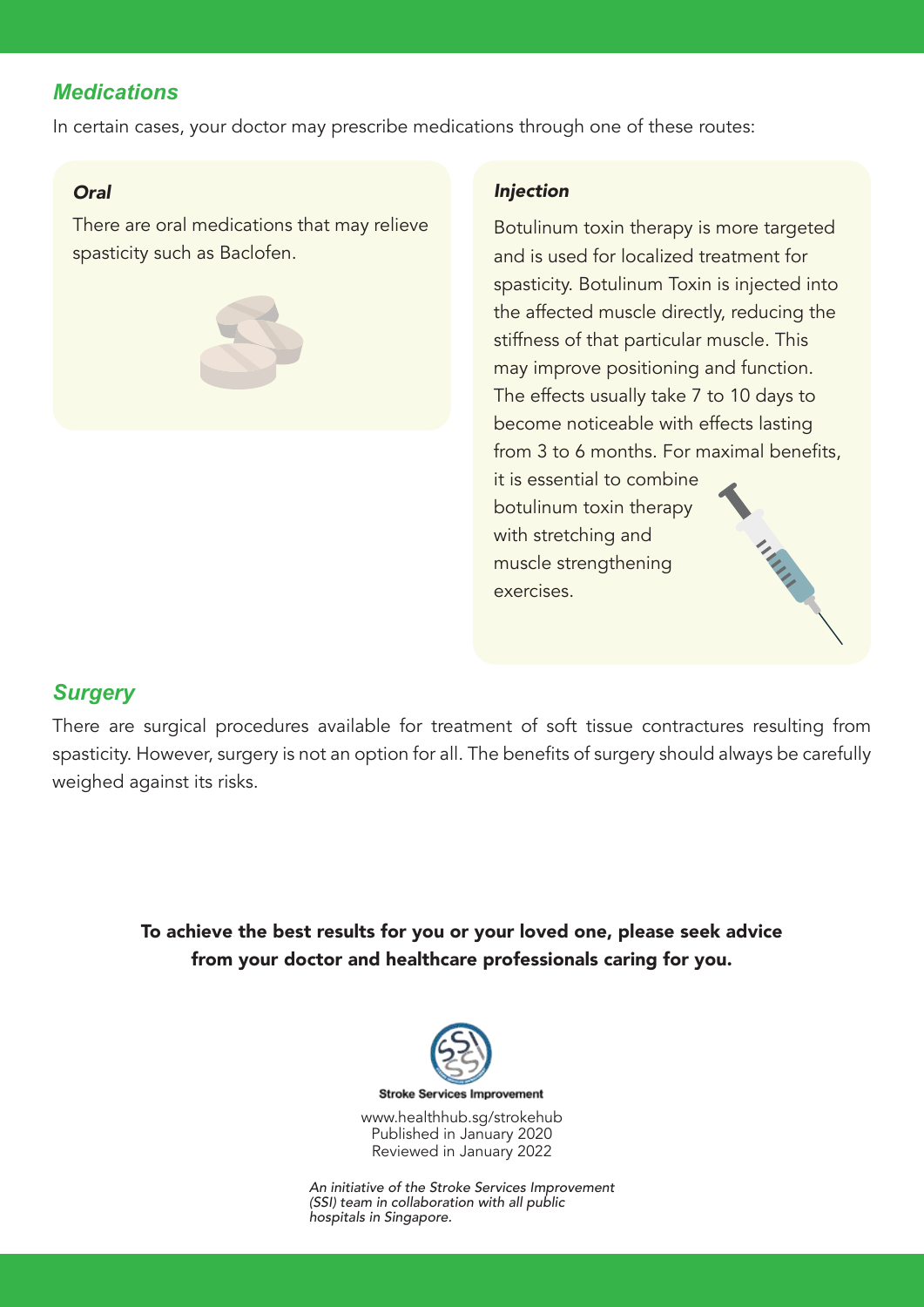

中风后的痉挛可能会导致受影响肌肉变得僵硬,并引起疼痛。中风后,大约三分 之一的幸存者会出现肌肉僵硬症状。从下文来了解更多关于肌肉僵硬及其他治疗 方法的信息。

# 什么是肌肉僵硬?

大脑通过向肌肉发送信号来控制动作。中风后,大脑的这一区域若受损,这些信 号可能会受到影响,导致肌肉变得僵硬。

肌肉僵硬可以是轻微的,严重可能会导致腿部和手臂疼痛、或无法控制的抖动。 它也可能导致关节活动受限,这被称为挛缩。

中风幸存者的肌肉僵硬可能表现为:

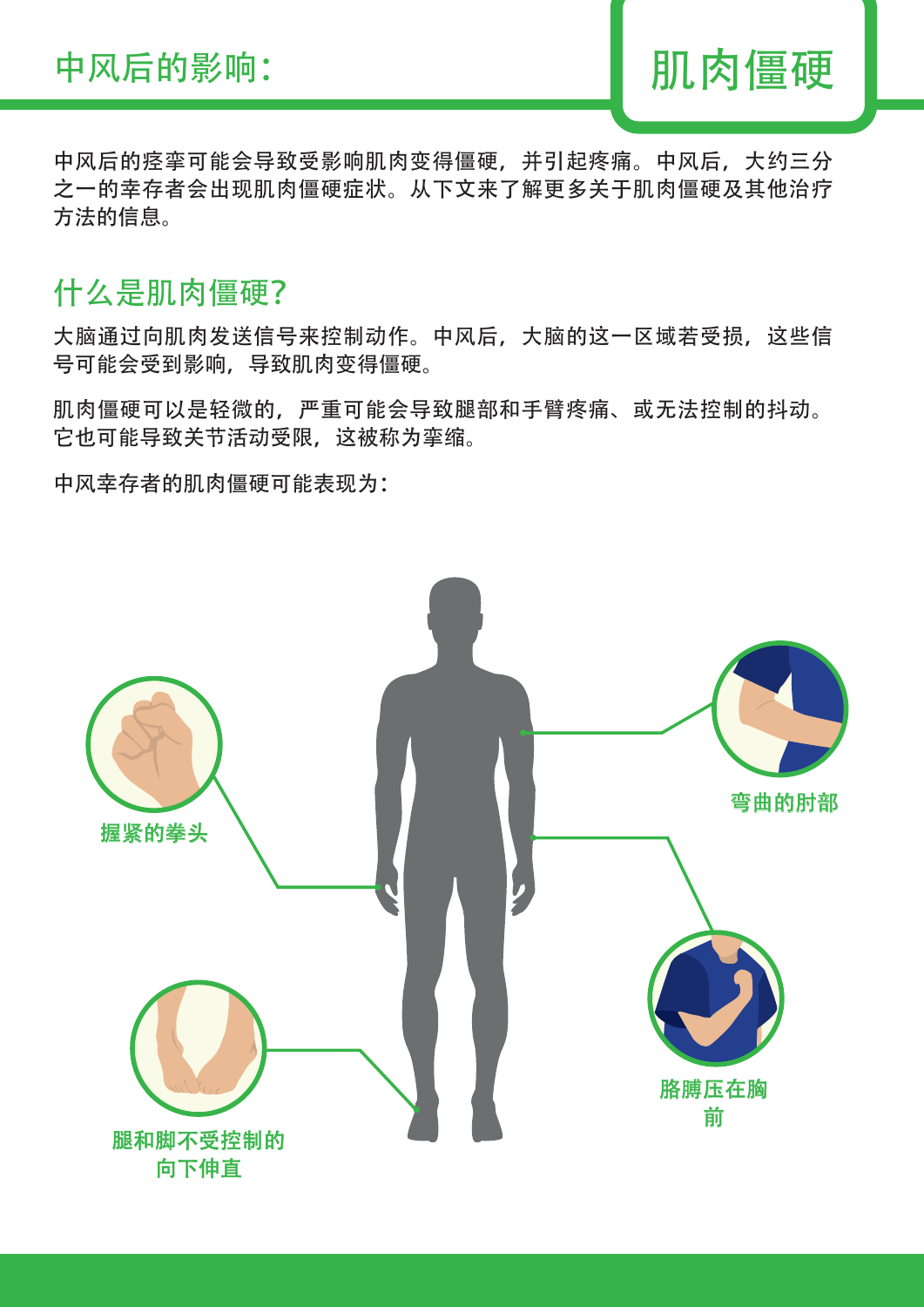# 肌肉僵硬会有什么影响?

肌肉僵硬并非完全是坏的。它可以在活动 时,为受影响的肢体提供支撑。但是,严重 的肌肉僵硬通常会限制活动,以及引发关节 问题。因此,日常活动(如走动、冲凉、进 食和穿衣)可能会变得困难。

肌肉僵硬可能会导致:

- 僵硬
- 肌肉抖动
- 疼痛
- 挛缩(关节受限在某个位置)
- 疲劳
- 行动问题

# 肌肉僵硬有哪些治疗方法?

以下是一些应对肌肉僵硬的方法和治疗方法。

# 物理治疗和职能治疗

根据严重性以及受影响的部位,您的治疗师会建议适当的运动和其他方法,以改善肌 肉的活动性与控制。

这包括:

# 以下的运动、伸展和动作:

- 自行或在他人帮助下进行改善活动 范围和力量的运动
- 轻轻拉伸紧绷的肌肉
- 在活动或休息时将受影响的四肢放 置在正确的位置
- 细心照顾受影响的肢体,避免受到 创伤



### 保持活跃

有规律的运动可以减少肌肉僵硬。久 坐不动会导致肌肉衰弱,并可能导致 挛缩。因此,尽可能多运动是非常重 要的。加入一个运动小组,或请您的 家人和朋友帮助您多做运动。

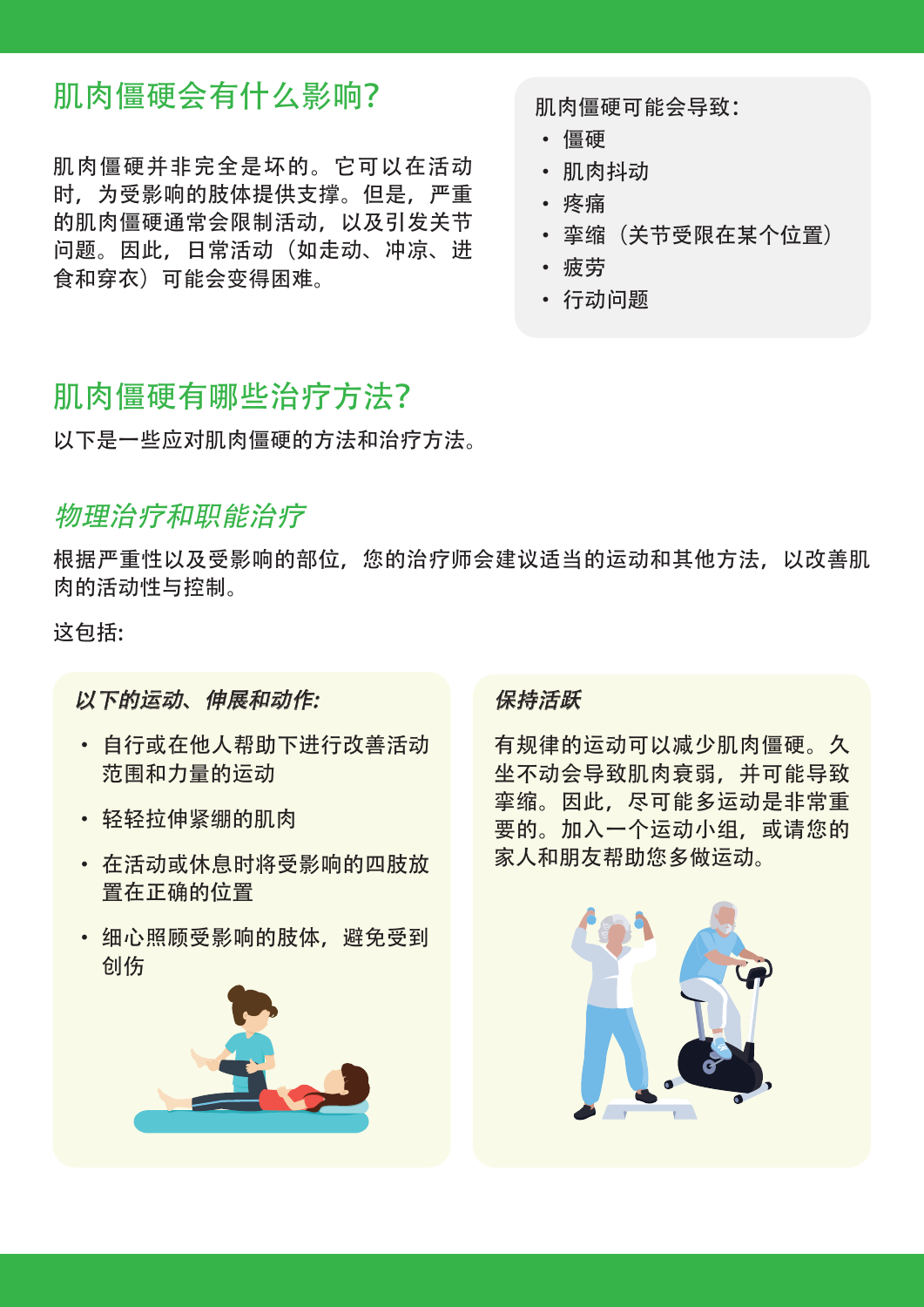# 物理治疗和职能治疗

# 改变日常活动方式

学习用新的方式来完成日常活动(如 走动、冲凉、进食和穿衣)。



# 使用适当的辅助工具和/或设备

夹板和绑腿可用于维持肌肉伸展性并 改善关节姿势。适当的辅助工具和设 备,例如进食辅助工具、冲凉椅/便 桶、助行器和轮椅,可让您更轻松地

完成日常活动。这 些也能在您逐渐恢 复力量时协助您较 自由地行动。



### 改造居家环境

为了应付肌肉僵硬导致的身体限制, 您可能需要改造居家环境。例如安装 扶手、斜坡、较高的马桶座椅以及在 卫生间的防滑瓷砖。



功能性电刺激可用在受影响的肌肉, 让它们恢复力量,从而恢复抓握、伸 展和走动等功能。您的治疗师会在评 估后,给于您适当的建议。

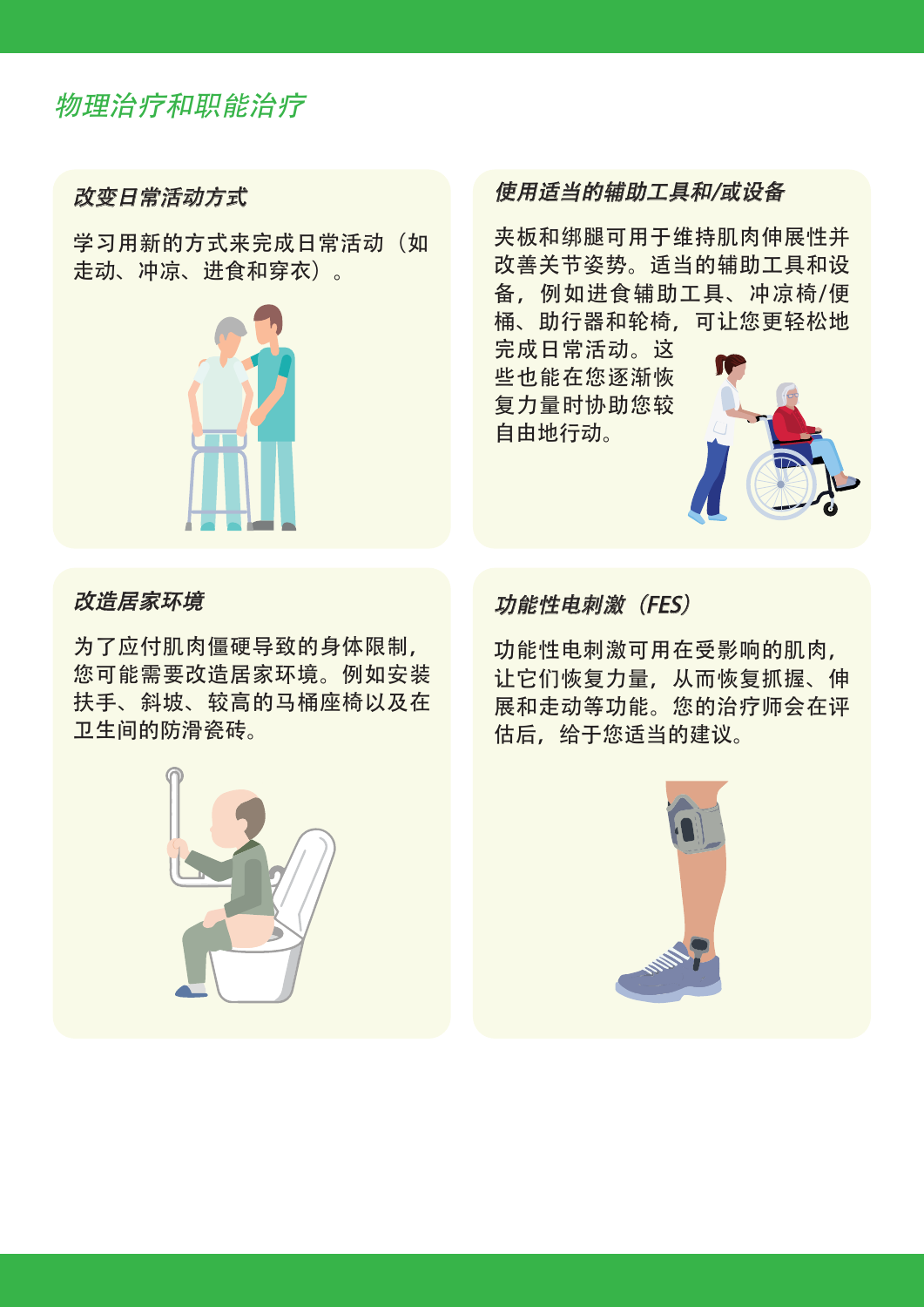# 药物

在某些情况下, 您的医生可能会给您开出以下的药物:

### 口服药物

有些口服药物可以缓解肌肉僵硬,例 如巴氯芬。





肉毒杆菌毒素疗法更具针对 性,可用于肌肉僵硬的局 部治疗。将肉毒杆菌毒素直 接注射到受影响的肌肉中, 降低肌肉的僵硬程度。这可 以改善姿势和功能,这效果 需要7到10天显现,并能持续3到6个 月。为了达到最有效的改善,必须将 肉毒杆菌毒素疗法与物理治疗和职能 治疗互相结合。

# 手术

有些外科手术可以改善肌肉僵硬对日常生活的影响。但是,手术并不一定适合所有 人。在考虑手术选择时,应该仔细权衡风险和利弊。

# 为了给您或您的亲人带来最佳的治疗效果,请寻求医生和医疗专业人士的建议。



www.healthhub.sg/strokehub 发布于2019年1月 审查于2022年1月

中风服务改善小组(SSI)与新加坡所有公立 医院合作的一项举措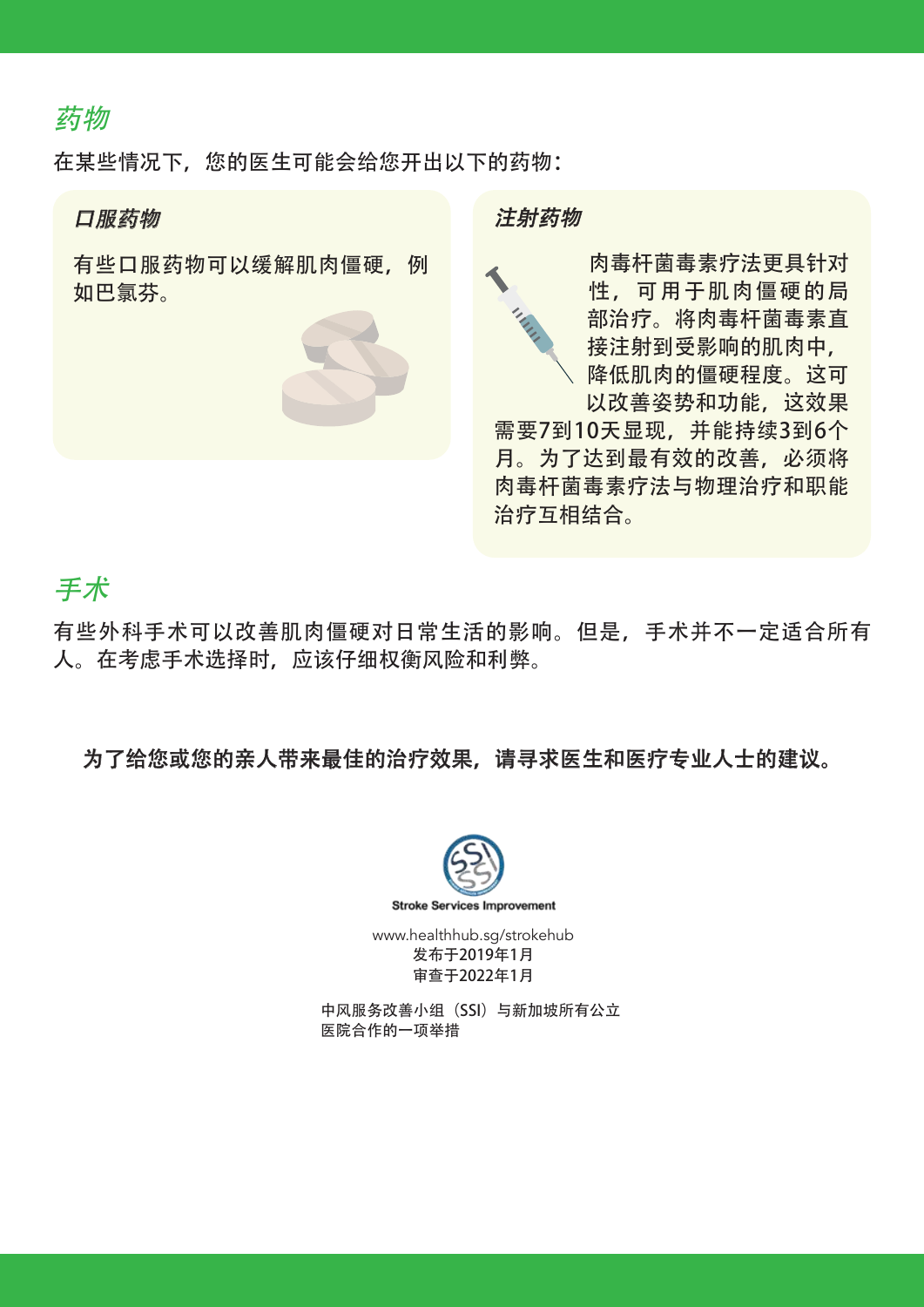Kekejangan otot (otot spastik) selepas angin ahmar boleh menyebabkan otot pada bahagian tubuh yang terjejas menjadi kaku dan boleh menyebabkan kesakitan. Selepas diserang angin ahmar, kira-kira 1 dalam 3 pesakit mengalami kekejangan. Ketahui lebih lanjut tentang kekejangan dan rawatannya di sini.

# **Apakah itu Kekejangan?**

Otak kita menghantar isyarat kepada otot untuk mengawal pergerakan. Apabila bahagian otak ini rosak selepas angin ahmar, isyarat yang dihantar mungkin terjejas dan boleh mengakibatkan otot menjadi kaku, yang disebut sebagai kekejangan.

Kekejangan yang dialami mungkin ringan, seperti rasa ketat pada otot. Bagi sesetengah orang pula, ia boleh menyebabkan kekejangan yang sakit dan tidak terkawal pada kaki dan tangan. Ia juga boleh menyebabkan sendi menjadi kaku, yang dikenali sebagai penguncupan ('contracture').

Beberapa contoh kekejangan otot selepas angin ahmar termasuk:

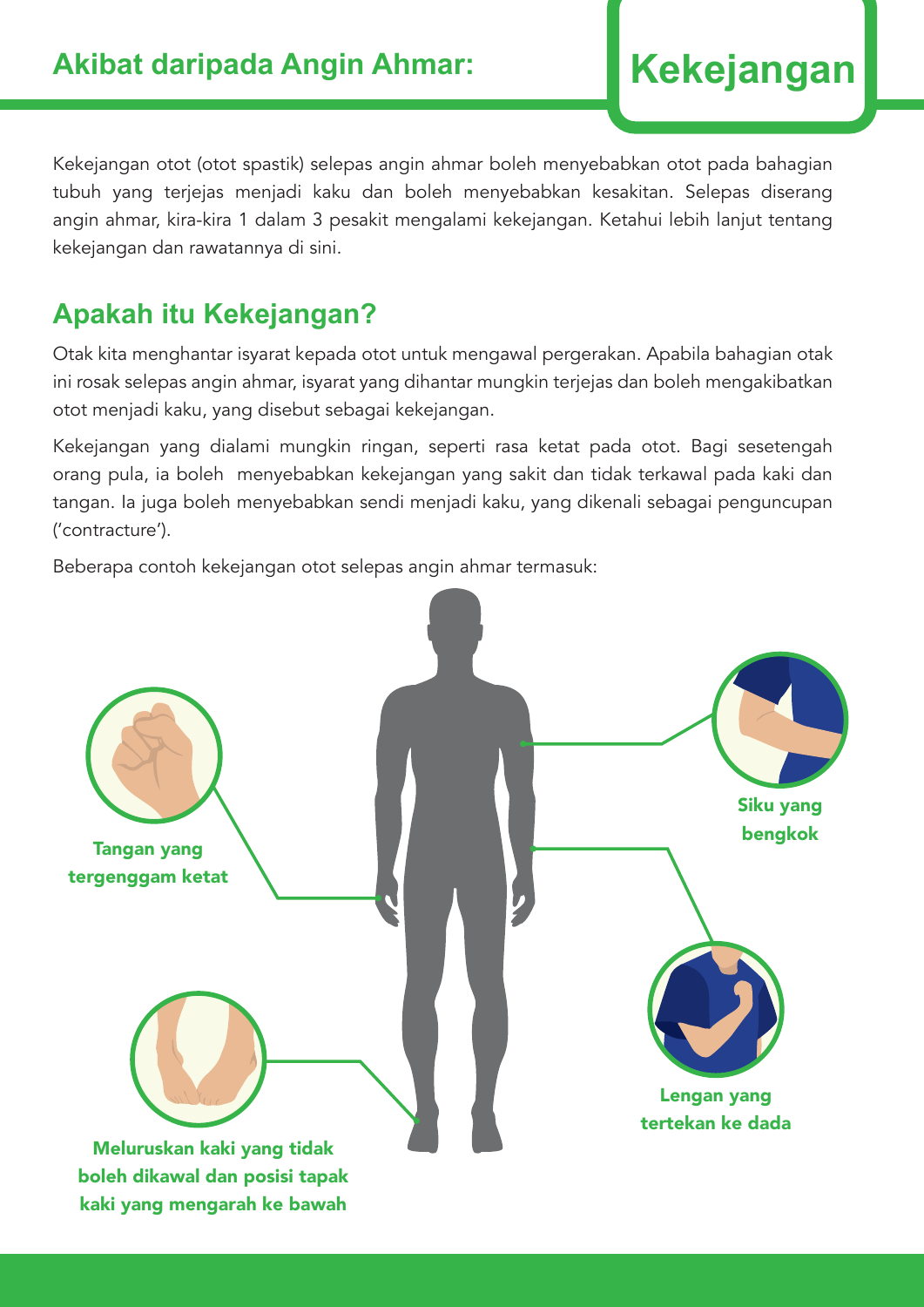# **Apakah kesan-kesan kekejangan otot?**

Kekejangan tidak selalunya negatif. Ia boleh membantu memberi sokongan pada anggota badan yang terjejas semasa melakukan aktiviti. Bagaimanapun, kekejangan yang teruk biasanya menghalang pergerakan untuk berfungsi dan menyebabkan masalah sendi. Oleh itu, aktiviti seharian seperti berjalan, mandi, makan dan menyarung pakaian boleh menjadi sukar.

### Kekejangan boleh menyebabkan:

- Kekakuan
- Kekejangan otot
- Kesakitan
- Penguncupan(sendi menjadi tetap dalam satu posisi)
- Keletihan
- Masalah pergerakan

# **Apakah rawatan untuk kekejangan?**

Berikut adalah beberapa strategi dan rawatan untuk kekejangan.

### *Fisioterapi dan Terapi Cara Kerja*

Bergantung kepada bahagian yang terjejas dan sejauh mana ianya teruk, ahli terapi anda akan mencadangkan senaman dan strategi lain yang sesuai untuk memperbaiki mutu pergerakan dan kawalan otot anda.

Ia termasuk:

#### *Senaman, regangan dan pergerakan seperti:*

- Senaman menggerakkan sendi dan senaman menguatkan otot, sama ada secara aktif atau dibantu oleh seseorang
- Regangan ringan pada otot yang lebih ketat
- Membetulkan posisi anggota tubuh yang terjejas
- Menjaga anggota tubuh yang terjejas untuk mengelakkannya daripada kecederaan



### Memberi nasihat untuk terus kekal aktif

Otot yang kaku boleh dikurangkan menerusi pergerakan yang kerap. Berduduk terlalu lama tanpa menggerakkan tubuh boleh menyebabkan otot menjadi lemah dan mengakibatkan penguncupan otot. Oleh itu, ianya penting untuk bergerak sekerap mungkin. Sertai kumpulan senaman atau minta keluarga dan rakan-rakan anda membantu anda berlatih melakukan tugas dan bergerak lebih.

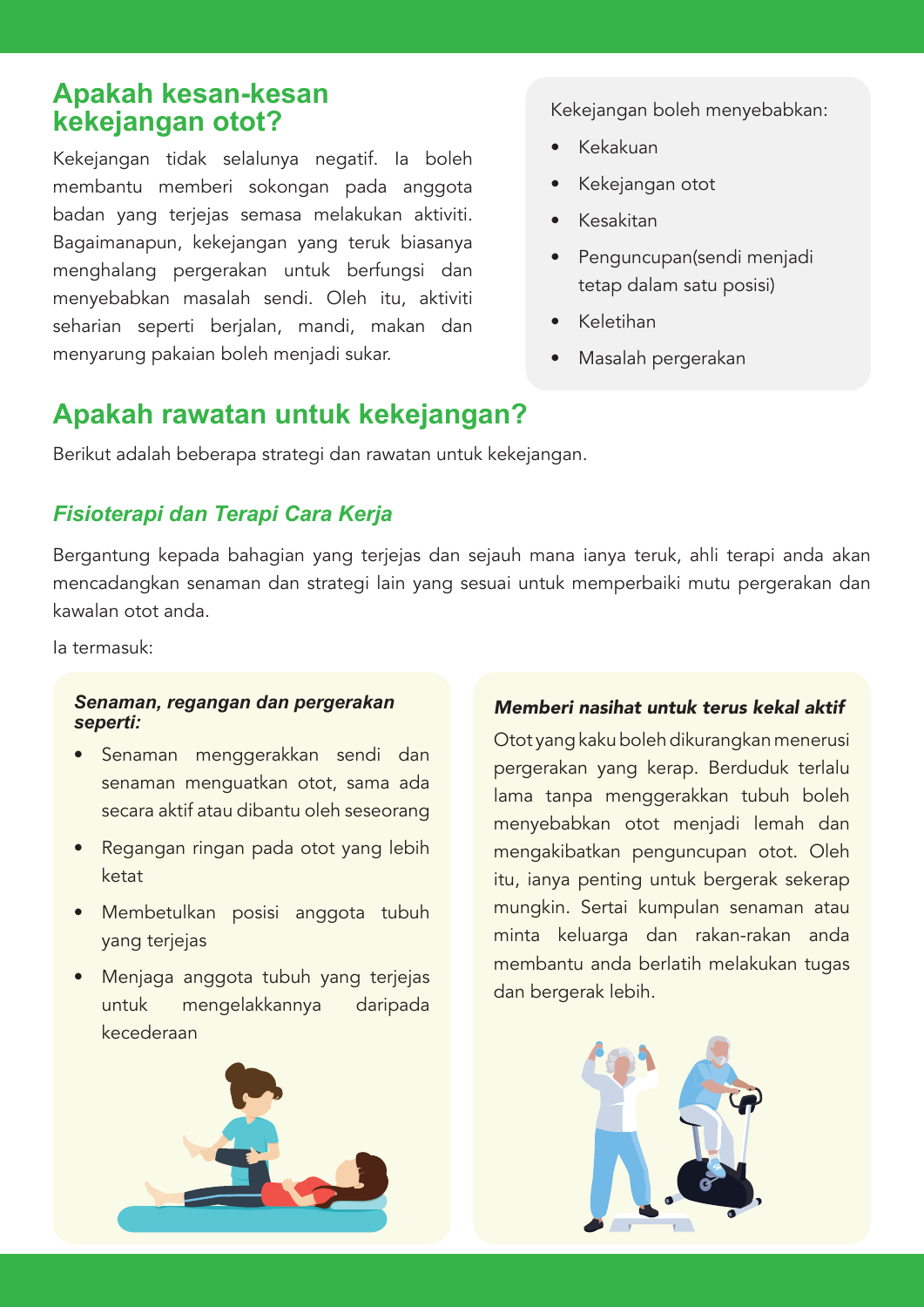## *Fisioterapi dan Terapi Cara Kerja*

#### Mengubahsuai aktiviti harian

Pelajari cara baru untuk melakukan tugas seharian seperti berjalan, mandi, menyarung pakaian, dan makan.



#### Pengubahsuaian rumah

Untuk mengatasi batasan fizikal yang disebabkan oleh kekejangan, perubahan kepada persekitaran rumah mungkin diperlukan. Beberapa contoh ialah menggunakan palang pemegang tangan, tanjakan, tempat duduk tandas yang ditinggikan dan jubin tahan gelincir pada lantai tandas.



#### Menggunakan alat bantuan dan/atau peralatan yang sesuai

Alat pengampuh ('splint') dan pendakap sendi ('gaiter') boleh digunakan untuk mengekalkan pergerakan sendi dan memperbaiki posisi sendi. Alat bantuan dan peralatan yang sesuai seperti alat bantu makan, kerusi mandi/komod, alat bantu berjalan, dan kerusi roda membolehkan anda melakukan aktiviti harian dengan lebih mudah. Ia juga boleh membantu anda bergerak secara bebas apabila anda lebih kuat nanti.



### Perangsang Elektrik (FES)

FES boleh digunakan bagi menguatkan otot yang terjejas untuk mempelajari semula fungsi seperti menggenggam, mencapai dan berjalan. Ini mungkin dicadangkan oleh

ahli terapi anda selepas penilaian mereka untuk menentukan kesesuaian untuk anda.

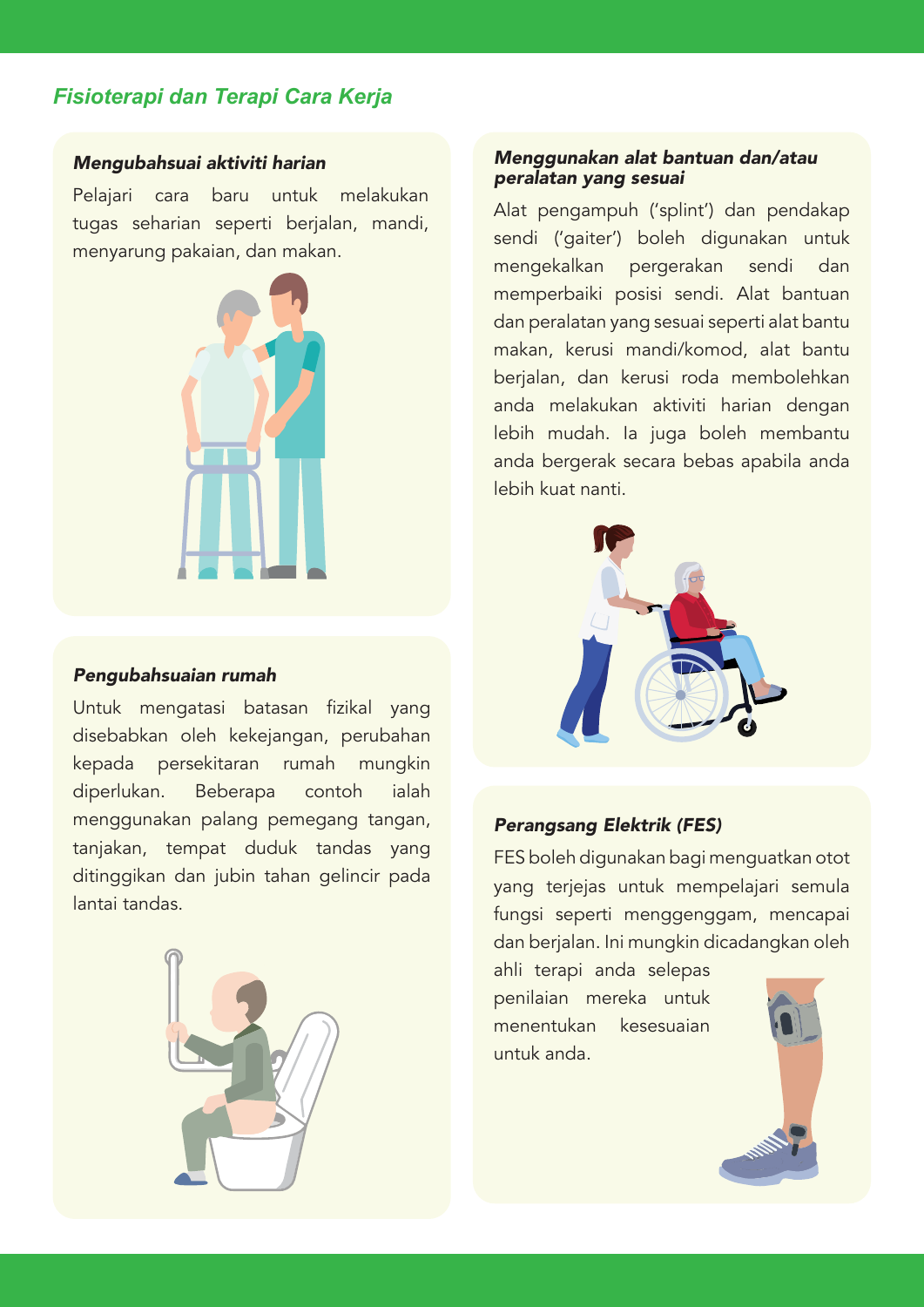### *Ubat-ubatan*

Bagi sesetengah orang, doktor anda mungkin memberikan preskripsi ubat-ubatan melalui salah satu kaedah yang berikut:

### Oral (melalui mulut)

Terdapat ubat-ubatan oral yang boleh melegakan kekejangan seperti Baclofen.



#### Suntikan

Terapi Botox lebih disasarkan dan digunakan untuk rawatan setempat kekejangan. Toksin Botulinum disuntik secara tepat kepada otot yang terjejas untuk mengurangkan kekakuan otot tersebut. Ini boleh memperbaiki posisi dan fungsi. Biasanya kesannya dapat dilihat dalam masa 7 hingga 10 hari dan bertahan selama 3 hingga 6 bulan. Untuk pemulihan

fungsi yang maksimal, ianya penting untuk menggabungkan terapi Botox dengan fisioterapi dan terapi cara kerja.



### *Pembedahan*

Terdapat prosedur pembedahan bagi rawatan kekejangan yang menyebabkan kesukaran pergerakan dengan kehidupan harian. Bagaimanapun, pembedahan bukanlah pilihan untuk semua orang. Manfaat pembedahan harus dipertimbangkan secara teliti dengan risikonya.

Untuk mencapai hasil yang terbaik bagi diri anda atau orang yang anda sayangi, sila dapatkan nasihat daripada doktor dan pakar kesihatan bersekutu yang menjaga anda.



www.healthhub.sg/strokehub Terbitan pada Januari 2020 Disemak semula pada Januari 2022

Satu inisiatif oleh Pasukan Peningkatan Perkhidmatan bagi Angin Ahmar (SSI) dengan kerjasama semua hospital awam di Singapura.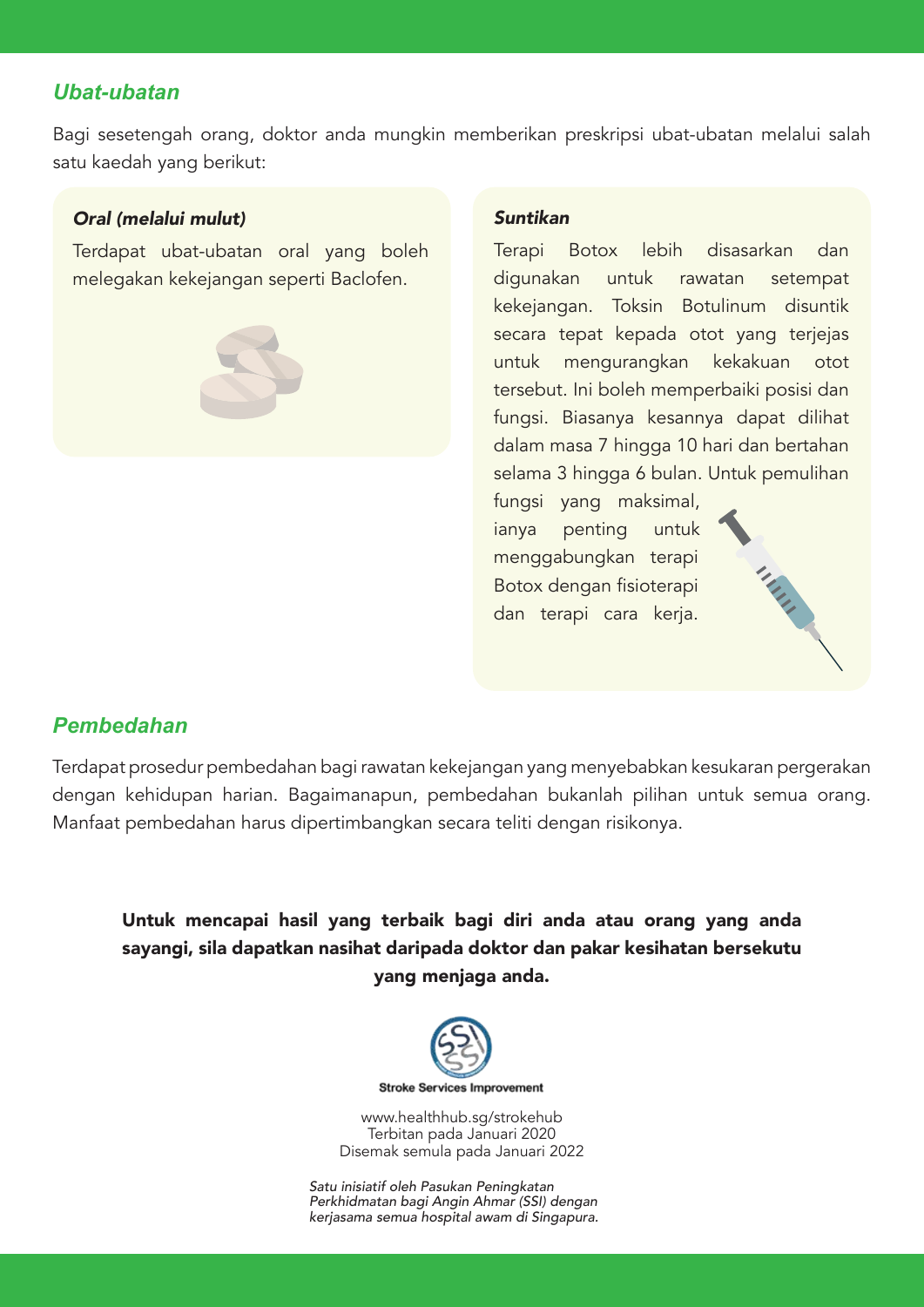பக்கவாதத்திற்குப் பிறகு ஏற்படும் தசை விறைப்புத்தன்மை உங்கள் உடலின் பாதிக்கப்பட்ட பக்கத்தில் உள்ள தசைகளை விரைப்பாக மாற்றி, வலியை ஏற்படுத்தலாம். பக்கவாதத்திற்குப் பிறகு பிழைத்து வாழ்பவர்களில் மூன்று நபர்களுள் ஒருவர் விறைப்புத்தன்மையை அனுபவிக்கின்றார். தசை விறைப்புத்தன்மை மற்றும் அதற்கான சிகிச்சைகளைப் பற்றி இங்கே மேலும் தெரிந்துகொள்ளுங்கள்.

### **விறைப்புத்தனறமை எனபது என்ன?**

நமது மூளை, இயக்கங்களைக் கட்டுப்படுத்த தசைகளுக்கு சமிக்ஞைகளை அனுப்புகிறது. பக்கவாதத்திற்குப் பிறகு மூளையில் ஏற்படும் சேதத்தினால் இந்த சமிக்ஞைகள் பாதிக்கப்படலாம். தசை விறைப்பிற்கு வழிவகுக்கும் இது, விறைப்புத்தன்மை என குறிப்பிடப்படுகிறது.

விறைப்புத்தன்மை, சிலருக்கு லேசானதாக தசைகளில் இறுக்கத்தை உணருவது போல இருக்கலாம். மேலும் சிலருக்கு இது கால்கள் மற்றும் கைகளில் வலியுடன் கூடிய கட்டுப்பாடற்ற பிடிப்புகளை உருவாக்கும் அளவுக்கு கடுமையானதாக இருக்கலாம். இது குறுக்கங்கள் எனப்படும் மூட்டுகள் அசையாமல் இருக்கும் நிலையையும் ஏற்படுத்தலாம்.

பக்கவாதத்திலிருந்து பிழைத்து வாழ்பவர்களுக்கு ஏற்படும் தசை விறைப்புத்தன்மையின் சில உதாரணங்களாக:

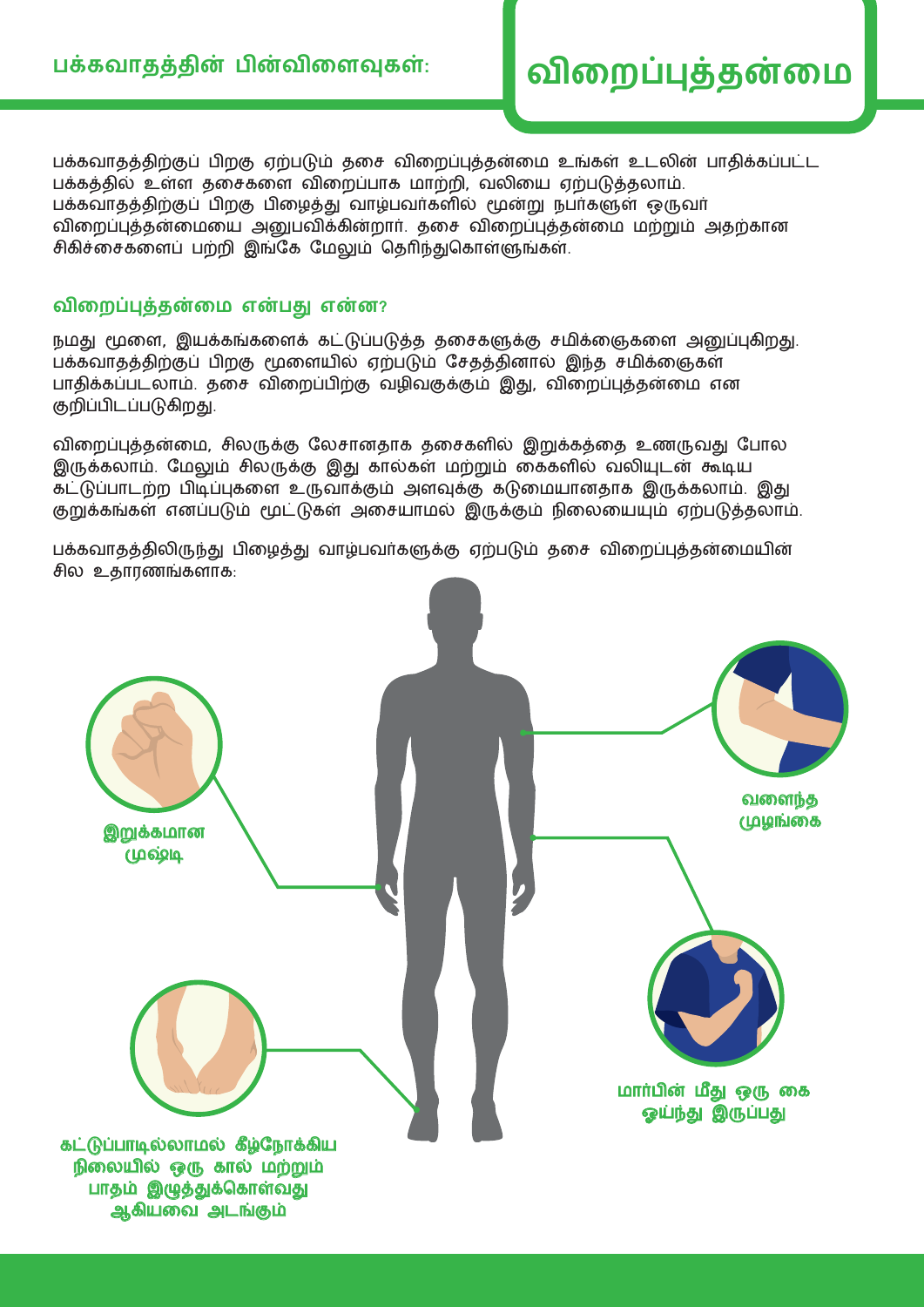### **விறைப்புத்தனறமையின விறைவு்கள் யாறவ?**

விறைப்புத்தன்மை எப்போதும் மோசமானது அல்ல. இது, உடல் இயக்கத்தின் போது பாதிக்கப்பட்ட மூட்டுக்கு ஆதரவை வைங்கவும் உதவககூடும். இருப்பினும், கடுமையான விறைப்புத்தன்மை செயல்பாட்டு இயக்கத்தை கட்டுப்படுத்தி, மூட்டுச் சிக்கல்களையும் ஏற்படுத்தும். என்வ, நடததல், கு்ளிததல், ைாப்பிடுதல், ஆசட அணிதல் ்பானற அனறாட நடவடிக்கைகள் சிரமமாகிவிடலாம்.

விசறப்புததனசமை இவற்சற ஏற்படுததலாம்:

- விசறப்பு
- தசைப் பிடிப்பு
- வலதி
- குறுக்கங்கள் (மூடடு்கள் ஒரு நிலைப்பாட்டில் மாறாமல் நின்று விடுதல்)
- களைப்பு
- இயக்கத்திறன் பிரச்சினைகள்

### விறைப்புத்தன்மைக்குச் சிகிச்சையளிப்பதற்கான விருப்பத்தேர்வுகள் யாவை?

விறைப்புத்தன்மைக்கான சில உத்திகள் மற்றும் சிகிச்சைகள் இங்கே கொடுக்கப்பட்டுள்ளன.

## பிசியோதெரபி மற்றும் தொழில்வழி சிகிச்சைமுறை

பாதிப்பின் தீவிரம் மற்றும் பகுதியைப் பொறுத்து, இயக்கத்தின் தரம் மற்றும் தசைகளின் கட்டுப்பாட்டை மேம்படுத்த, பொருத்தமான பயிற்சிகள் மற்றும் பிற உத்திகளை உங்கள் சிகிச்சையாளர் பரிந்துரைப்பார்.

்கீழ்கணடசவ அவற்றுள் அடஙகும்:

### உடற்பயிற்சிகள், நீட்சி மற்றும் இயக்கம் போன்றவை

- சுயமாக அல்லது மற்றொருவரின் உதவியுடன் செய்யும் பல வகை இயக்கம் மற்றும் வலுப்படுத்தும் உடற்பயிற்சிகள்
- இறுகிய தசைகளுக்கான மென்மையான நீட்சிப் பயிற்சிகள்
- பாதிக்கப்பட்ட கைகால்களை சரியான நிலையில் வைத்தல்
- பாதிக்கப்பட்ட கைகால்களை, காயம் ஏற்படாமைல் பராமைரிததல்



### தொடர்ந்து துடிப்புடன் இருக்க அறிவுரை வைஙகுதல்

தசை விறைப்புதன்மையால் வழக்கமான இயக்கம் குறையக்கூடும். உடல் உழைப்பு குறைவதால் தசைகள் பலவீனமடைவதோடு குறுக்கங்களும் ஏற்படககூடும். என்வ, முடிந்தவசர இயங்குவது முக்கியம். அதனால் ஒரு உடற்பயிற்சி குழுவில் சேரலாம் அல்லது உங்கள் குடும்பத்தினரிடமோ நண்பர்களிடமோ வேலைகளைச் செய்வதற்கும் மேலும் இயங்குவதற்கும் பயிற்சி செய்ய உதவச் சொல்லுங்கள்.

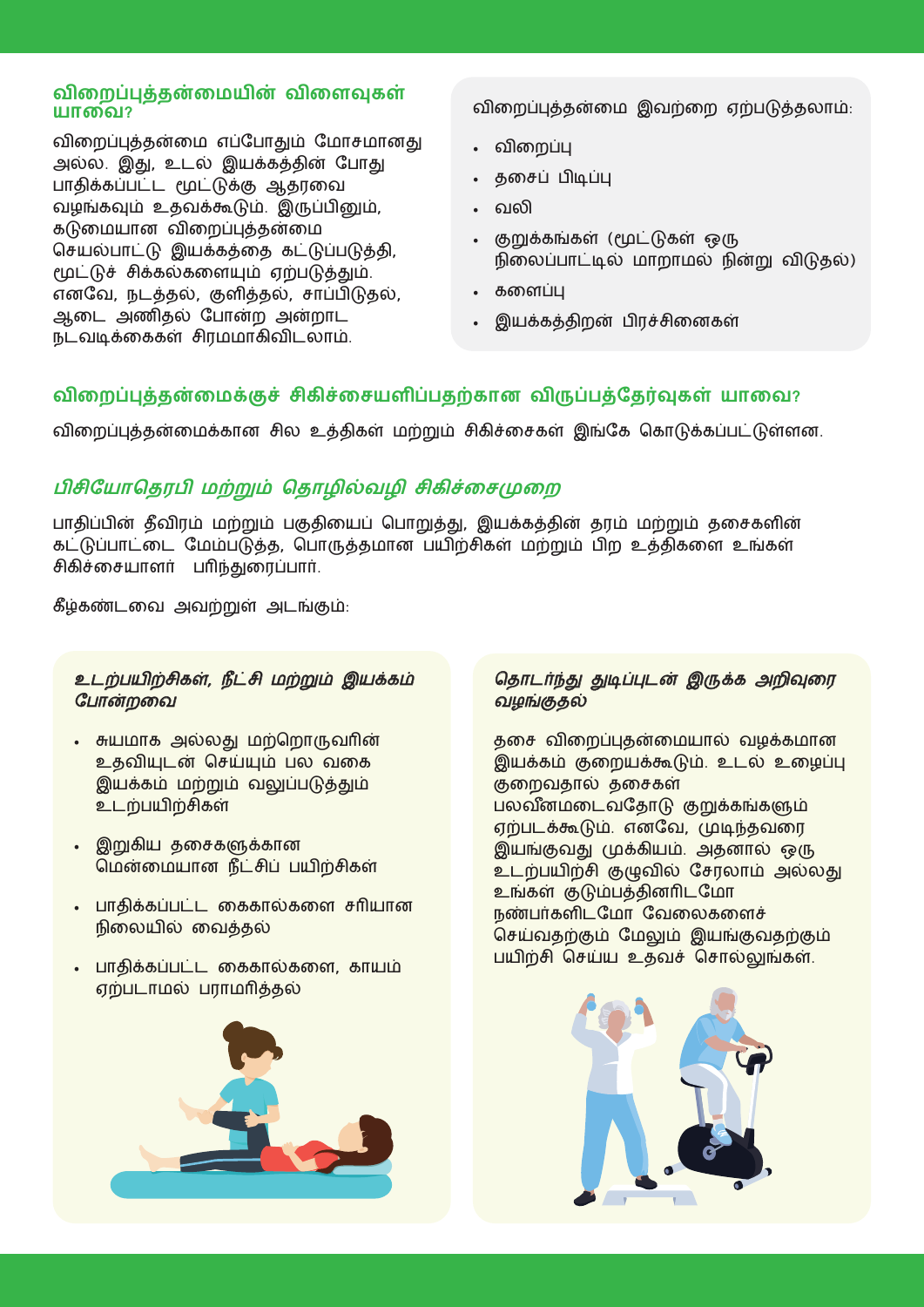### பிசியோதெரபி மற்றும் தொழில்வழி சிகிச்சைமுறை

#### அன்றாட நடவடிக்கைகளை மாற்றியமைத்தல்

நடத்தல், குளித்தல், உடை அணிதல் மைற்றும் உணணுதல் ்பானற அனறாட வேலைகளைச் செய்வதற்கான புதிய வழிகளைக் கற்றல்.



### வீட்டில் மாற்றம் செய்தல்

தசை விறைப்புத்தன்மையின் விளைவாக ஏற்படும் உடல் இயக்கக் கட்டுப்பாடுகளைச் சமாளிக்க, வீட்டுச் தூழலில் மாற்றங்களைச் செய்வது அவசியமாகலாம். பிடித்துக் கொள்வதற்கான கம்பிகள், சரிவுப்பாதைகள், உயர்த்தப்பட்ட ்கைதிப்பசற இருகச்க்கள் மைற்றும் வழுக்காத கழிப்பறைத் தரைப் பதிகற்கள் ஆகியவை அதற்கான சில உதாரணங்க்ளாகும்.



### பொருத்தமான உதவிக் கருவிகள் மற்றும்/அல்லது உபகரணங்களைப் பயன்படுத்துதல்

மூட்டு இயக்கத்தைத் தக்கவைத்துக் கொள்ளவும் , மூட்டு நிலைப்பாட்டை மேம்படுத்தவும் ஸ்ப்ளிண்ட்களும் (மூங்கில் சிம்புக்கட்டு) கெய்டர்களும் பைனபடுததப்படலாம். உணவு உண்பதற்கான கருவிகள், குளிப்பதற்கான நாற்காலிகள்/கழிப்பறை நாற்காலிகள், நடைப்பயிற்சி உதவிக் கருவிகள், சக்கர நாற்காலிகள் போன்ற பொருத்தமான உதவிக் கருவிகள் மற்றும் உபகரணங்கள், உங்களுடைய அன்றாட நடவடிக்கைகளை மிக எளிதாக மேற்கொள்ள உதவும். நீங்கள் வலிமையைப் பெறும்போது சுதந்திரமாக நகரவும் இவை உதவும்.



### செயல்பாடுசார் மின் தூண்டுதல் (FES)

பாதிக்கப்பட்ட தசைகளை வலுப்படுத்தி பற்றுதல், அசடதல் மைற்றும் நடததல் போன்ற செயல்பாடுகளை மீண்டும் கற்க FESஐப் பயன்படுத்தலாம் சிகிச்சையாளரின் மைததிப்பபீடடிற்குப் பிறகு, உங்களுககு உகந்ததாக இருக்கும் படைதததில் இது

பரிந்துசரக்கப்படலாம்.